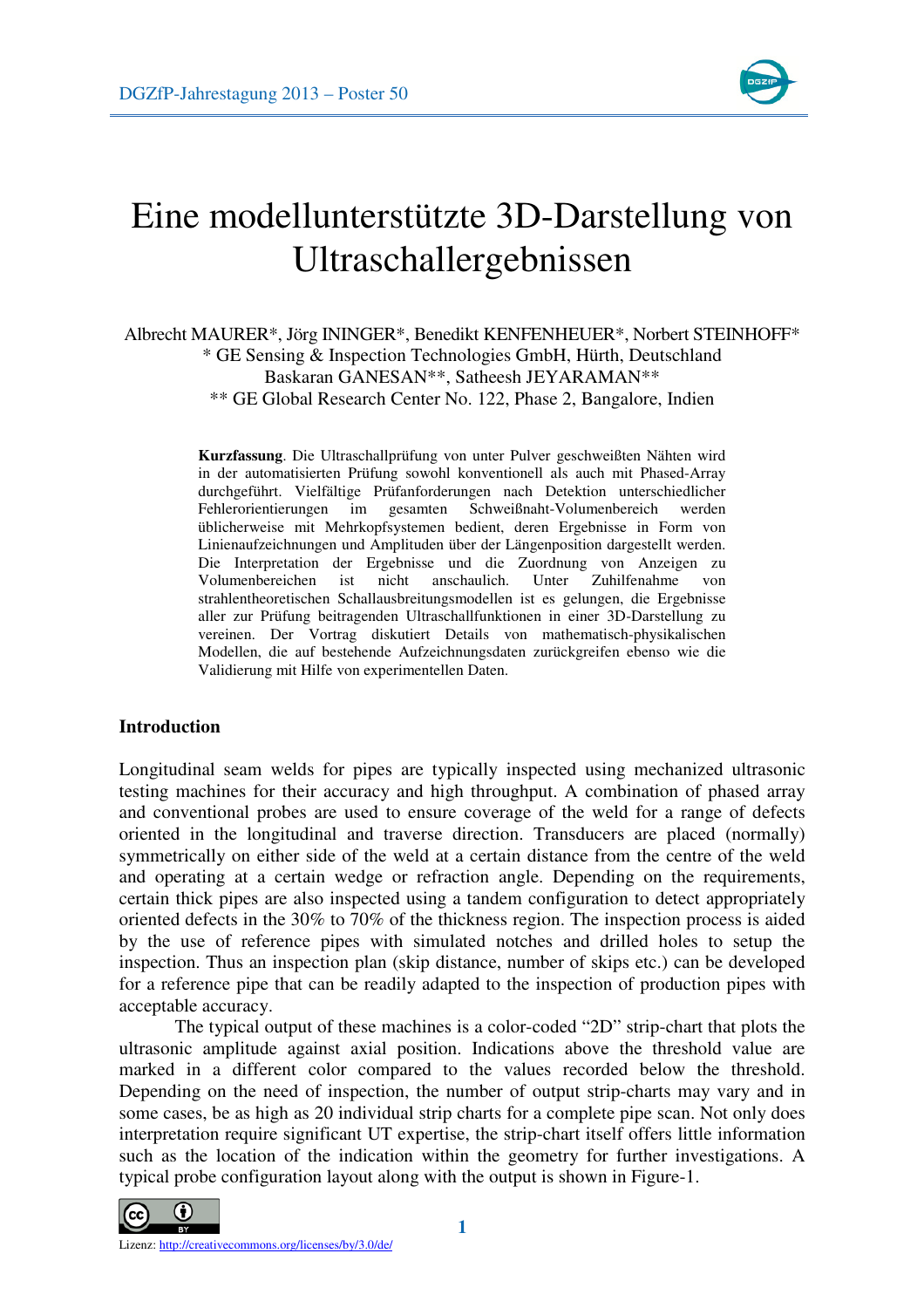In this paper, a mathematical 3D ray based model is developed to localize flagged indications to their actual location in the geometry of inspection. A number of numerical [1] as well as analytical [2] models have been developed previously to capture ultrasonic wave propagation in elastic and non-elastic media. While the numerical model attempts to capture accurate representations of transducers and defect interactions, analytical models have captured on-axis and off-axis ultrasonic beam profiles for a variety of inspection configurations.



Figure 1: Typical Probe layout and strip chart output

Ray models have been used to capture effects of anisotropy on ultrasonic wave propagation and their effects on amplitude and propagation paths. Ogilvy in References [3- 5] has discussed methods of using ray-theory for understanding and predicting ultrasonic behaviour in anisotropic materials. A layered approach to modelling ray propagation in anisotropic material was developed for understanding wave mode interaction to determine the optimal weld inspection through a numerical approach. An iterative approach to modelling ultrasonic energy propagation in anisotropic materials takes as inputs the slowness vector, a start and end point for the ray to iteratively converge at the end point for weld inspections. The model has been applied to size indications based on diffraction (ToF) and amplitude methods. These have also been incorporated into a commercial package RayTraim for simulating many applications.

While it is accepted that additional information related to the material properties such as slowness curves, weld properties etc. will enhance model accuracies, in many cases it is not possible/feasible to measure or get them directly under practical conditions especially when the production volume is very high. Here, an attempt is made to achieve acceptable accuracy of localization with the use of only inspection results and the geometry of inspection.

#### **Description of the Ray-Model**

Like all ray-models, there are two key inputs – the distance of the probe from a reference point and the angle of inspection that will serve as the direction vector. The material of the pipe along with the weld is assumed to be isotropic and the source is assumed to emanate from a single point. Because of the assumption the ray propagates along a straight line at the prescribed angle until an interface is encountered. The only known interfaces are the outer and the inner diameter of the pipe.

Accounting for the curvature of the geometry, the ray continues to travel until a terminating condition is reached. While no constraints are placed on the terminating condition, it can be made specific as the number of skips or can be generic to represent a geometrical feature such as the centre or the side of the weld. While the former allows simplification of the algorithm the latter allows for rigorous and a more generic implementation for handling weld coverage. This also means that a 'generic' number of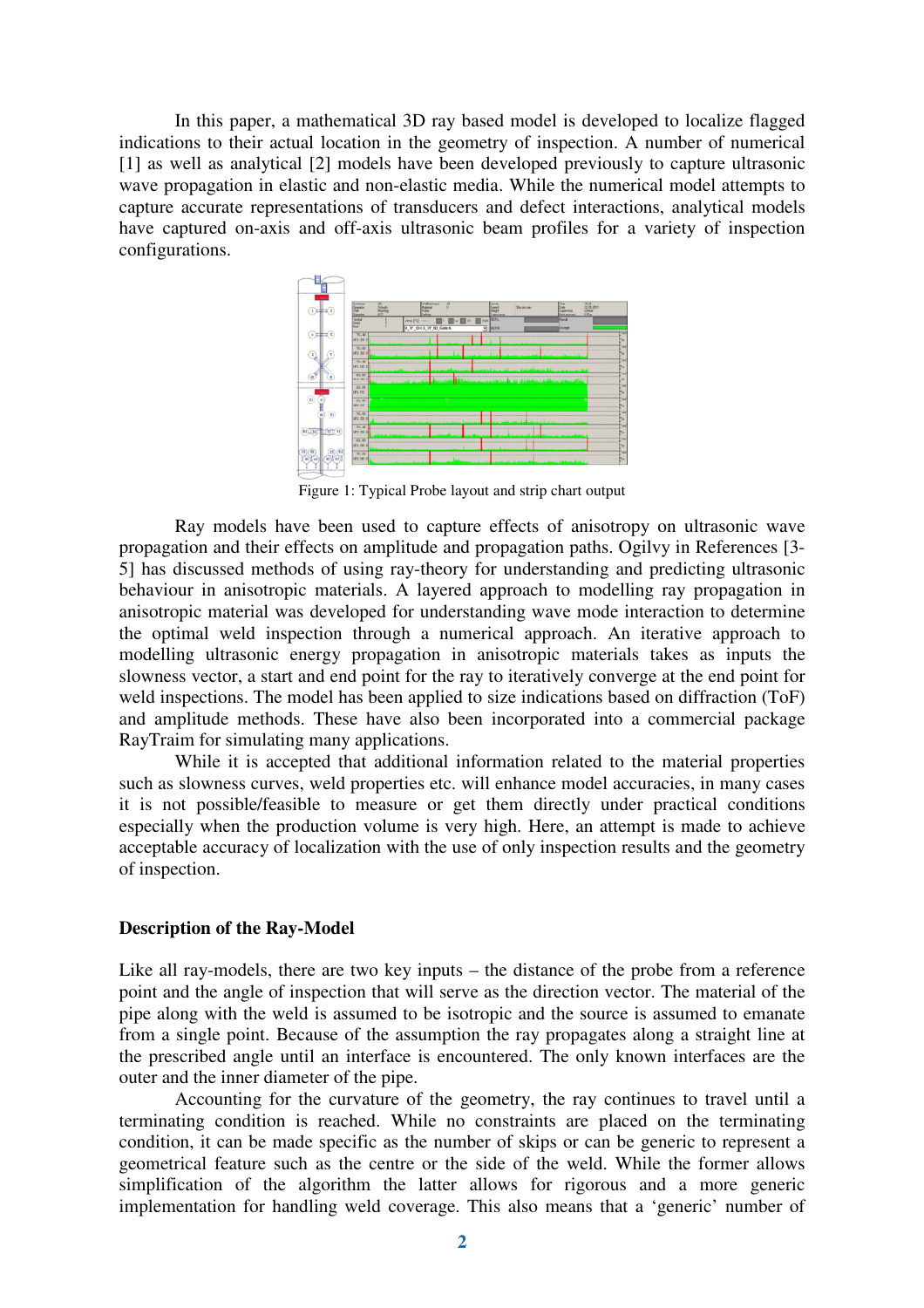multiple reflections within the sample can be captured. This is particularly useful to generalize the algorithm to capture both the outer diameter (OD) and the inner diameter (ID) defects. The terminating condition commences the inverse model that maps the beam traversal path onto a time-of-flight map based on an assumed speed of sound.

Although the model assumes the source from a point, the associated beam divergence is estimated as a function of the transducer property. Since the material is assumed isotropic, no ray-bending or additional beam divergence due to the material is computed. As this model is primarily targeted for an existing inspection setup it is assumed that the inspection process itself has been sufficiently optimized and hence no attempts are made to model the amplitude of the received ultrasonic signal.

The model implements in and out-of-plane ultrasonic propagation. In-plane propagation refers to the probe and the defect in the same axial location and is used for localizing longitudinal flaws. The out-of-plane model refers to the probe and the defect in different axial locations for flaws oriented in the transverse direction.

## **Results and Discussion**

A 6-channel semi-automatic inspection system was used to test the localization algorithm. The system was fitted with 4 conventional shear wave probes  $(60^{\circ}$  and  $70^{\circ})$  and two 16element phased array probes. Reference pipes with N5 simulated notches were used as test specimen. Table 1 captures the details of the test specimen used in the tests. Results for longitudinal and transverse flaw configurations are presented here. The results presented here are only from the conventional probes although the models are capable of handling phased array probes as well.

The following inputs are used:

- 1. Geometrical information (Pipe and weld details)
- 2. Inspection parameters related to the probe
- 3. The inspection results amplitude and time-of-flight

| Test | <b>OD</b><br>(mm) | Thickness<br>(mm) | Weld Bead (mm) |       |
|------|-------------------|-------------------|----------------|-------|
| Pipe |                   |                   | Height         | Width |
|      | 665               | 18                | 24             | 22    |
|      | 714               | 18                | 24             | 22    |

| Table 1: Test Pipe configuration |  |
|----------------------------------|--|
|----------------------------------|--|

## **Longitudinal Flaws**

The notch configuration for test pipe 1 is shown in Figure 2. The horizontal section represents the weld with notches in the centre and on either side of it. An equal number of notches are placed both on the OD and the ID of the weld. Distinction is made between the centre notches placed on the weld cap and by grinding the weld cap (notch placed between two vertical solid lines).

The conventional 60° shear probe was placed at a distance of 60mm from the centre of the weld for inspecting the outer diameter (Probe  $1 \& 2$ ) and at about 90 mm to inspect the inner diameter (Probe 1  $\&$  2) in two separate runs as shown in Figure 3.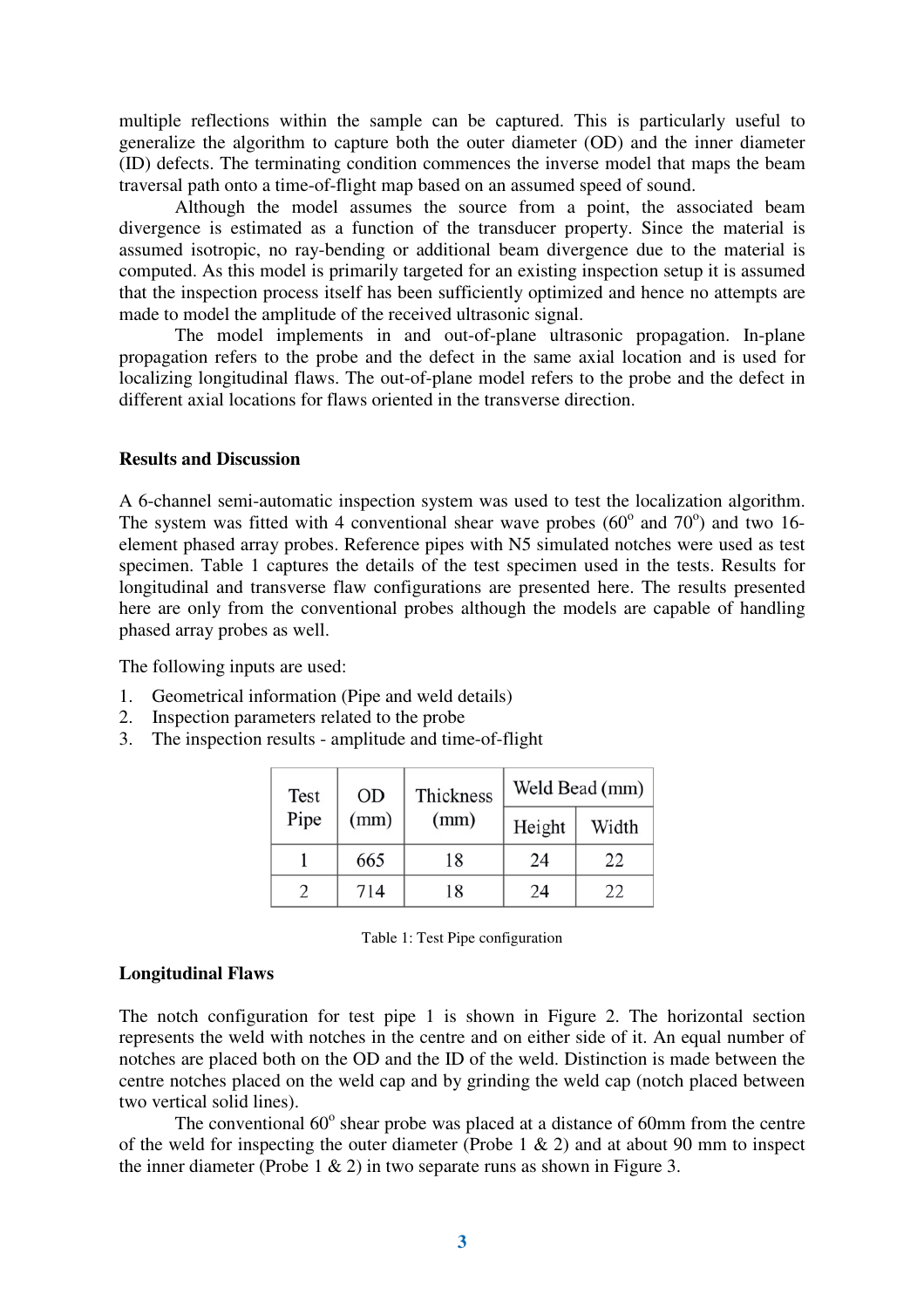

Figure 2: Defect Configuration of Test-Pipe 1

Both the probes were placed facing each other at the same axial location. The scan direction runs from right to left so that the first indications on the strip-chart represent the centre notches depending on ID or OD.



Figure 3: Inspection distance of the probe from the center of the weld

The scan generates two separate strip charts; one for each probe placed on either side of the weld. We will discuss the OD and the ID runs separately. For the sake of clarity and ease of understanding only one strip chart is presented while the 3D geometry contains both the channels localized. The strip chart along with the top view of the test-pipe is shown in Figure 4. The four indications from the strip-chart are as follows: The first indication is from the center OD notch, the second from the center OD notch with the ground weld cap. The third indication is from the notch on the other side of the weld while the fourth is from the notch on the side of the weld as the inspecting transducer. While detecting flaws on the other side of the weld is uncommon, their occurrence cannot be completely ignored either, especially at lower wall thicknesses (under 12mm). However, it provides an interesting opportunity to test the assumptions used within the model.

Using parameters of the test pipe listed in Table 1, coupled with the inspection parameters, the forward ray-model is computed until each ray has crossed the center of the weld. The over-design ensures that the weld coverage is complete and no indications are missed out due to lack of information from the forward model. The time of flight for the peak signal obtained between the gates is also recorded separately. Based on the forward model, a TOF map over the weld-region is generated so that each indication in the stripchart is mapped to a possible location in world-coordinates.



Figure 4: 3D localization of Longitudinal OD flaws – Stripchart and Top View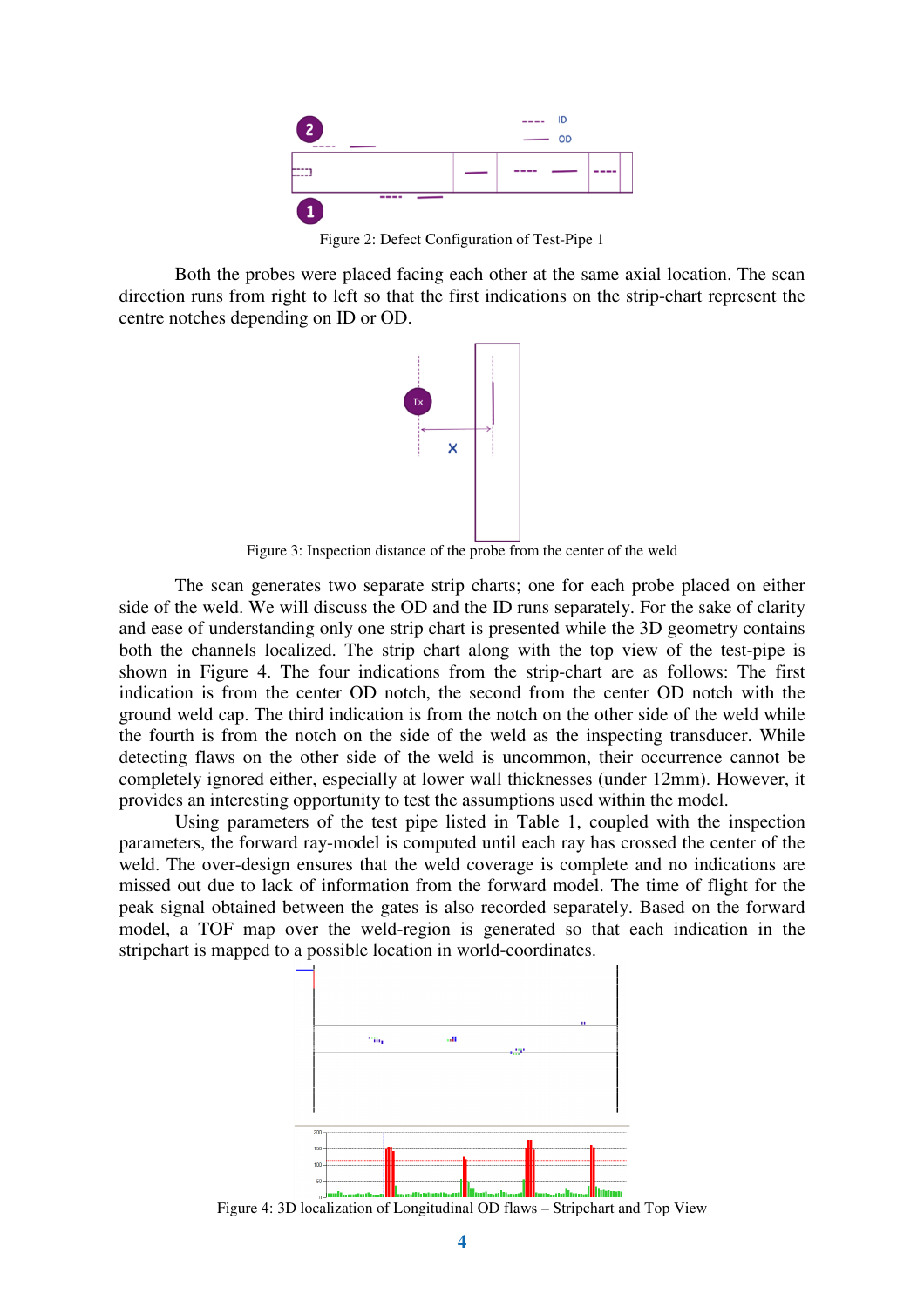The top view resolves the lateral resolution of the algorithm. The 2 center notches are localized at the center, 2 more flaws are localized on either side of the weld.



Figure 5: 3D localization of Longitudinal OD flaws – a perspective view

From Figure 5 the depth resolution of the localization is evident. All the indications are localized on the outer diameter. While there is distinction on the reference pipe between the two center notches, it is difficult to resolve them in the 3D localization. The intersection of the indications from the probes facing each other can possibly be used for resolving these two flaws in the depth direction, however it has been noticed to be an inconsistent approach. It must be noted that the length of the representation is not an indication of the extent of the flaw but only elucidates the possible locations of the indications.



Figure 6: 3D localization of Longitudinal OD flaws – Stripchart and Top View

Figure 6 captures the results of the ID run in 3D. The strip-chart indications refer to the ID indications from right to left (in Figure 1) with a similar indication from the other side of the of the weld. The last indication in the stripchart refers to the End-drilled reference hole. Clear distinction can be made in the depth resolution as seen in Figure 7. All indications are localised in the inner diameter with clear distinction in the lateral resolution as well.



Figure 7: 3D localization of Longitudinal ID flaws – a perspective view

The EDH is a reference hole normally located either in the middle or the on-thirds, two-thirds location. Here the EDH has also been localised in the ID. Although, the travel paths are different for the flaws located in the middle of the thickness and the flaws in the OD or the ID, the resultant time of flight are very close for both cases as the resultant echoes roughly emanate at similar times from the surface of the pipe, probably with varying amplitudes.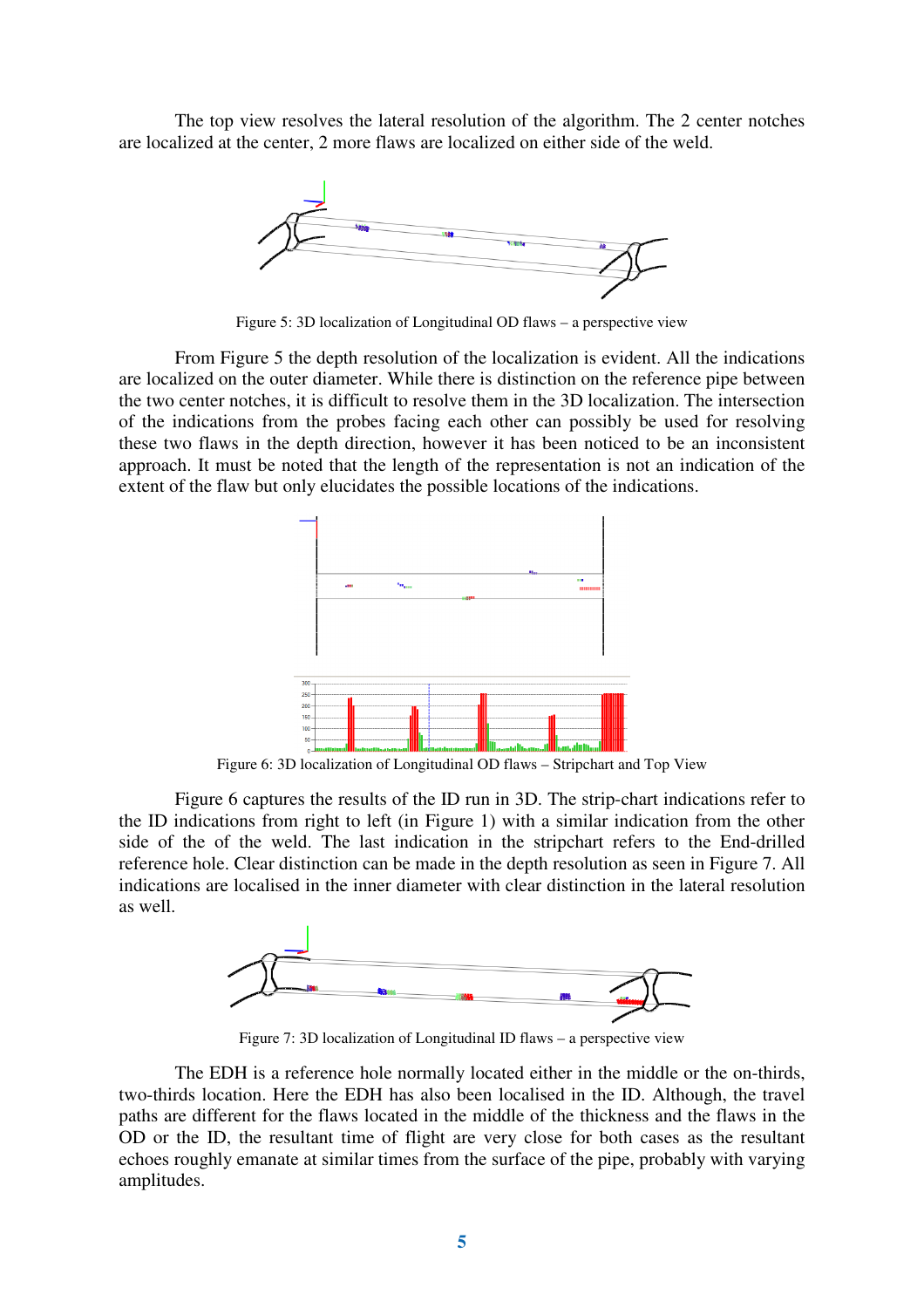#### **Transverse Flaws**

Transverse flaws are oriented perpendicular to the axis of the pipe. Pitch-catch method provides a reliable technique of capturing these flaws during automatic inspection runs. To enable them, the transducers are normally skewed at 45 degrees on the surface of the pipe so that the transmitter and the receiver can be placed on either side of the weld. The configuration is illustrated in Figure 8. Two probes on either side of the weld are skewed at a certain angle towards the weld. In addition to the transverse distance of the probe to the center of the weld, a second distance is measured (and used as input) which is the axial distance from the reference flaw to the centre of the probe. Typically, these two distances are similar values. This is normally measured after maximizing the defect response. Both the distances are used to measure the skew angle using trigonometric relationships. The process of setting up the initial skew of the transducer is not discussed here. The corresponding distances for the OD and ID configuration are shown in the inset in figure 8. The distances are symmetric on either side of the weld.



Figure 8: Pitch-catch configuration for transverse notches

A reference pipe with only transverse notches as shown in figure 9 was scanned in two separate scans for OD and ID. It consists of 3 through drilled holes (TDH) on both sides and centre of the weld. In addition it has 4 transverse notches, 2 on the OD and 2 on the ID. Similar to Plate-1, distinction in depth is made between the notch on the weld and after removing the weld bead or cap (represented by the notch between two solid vertical lines).



Figure 9: Transverse notches defect configuration

The configuration consisted of two symmetric setups as shown in Figure 8, appearing like an X. Hence two strip charts are produced. One strip-chart where the maximum number of indications was picked is displayed. In addition to the corresponding transverse notches picked by the respective configuration, the OD configuration picked an indication from the side TDH while the ID configuration picked a central TDH. To be able to localize the indication, the out-of plane model with the estimated skew angle is used to determine the time of flight map along the skewed plane. Since the transducers and the defect do not lie in the same plane, their position is axially corrected to place the indication correctly in the strip-chart.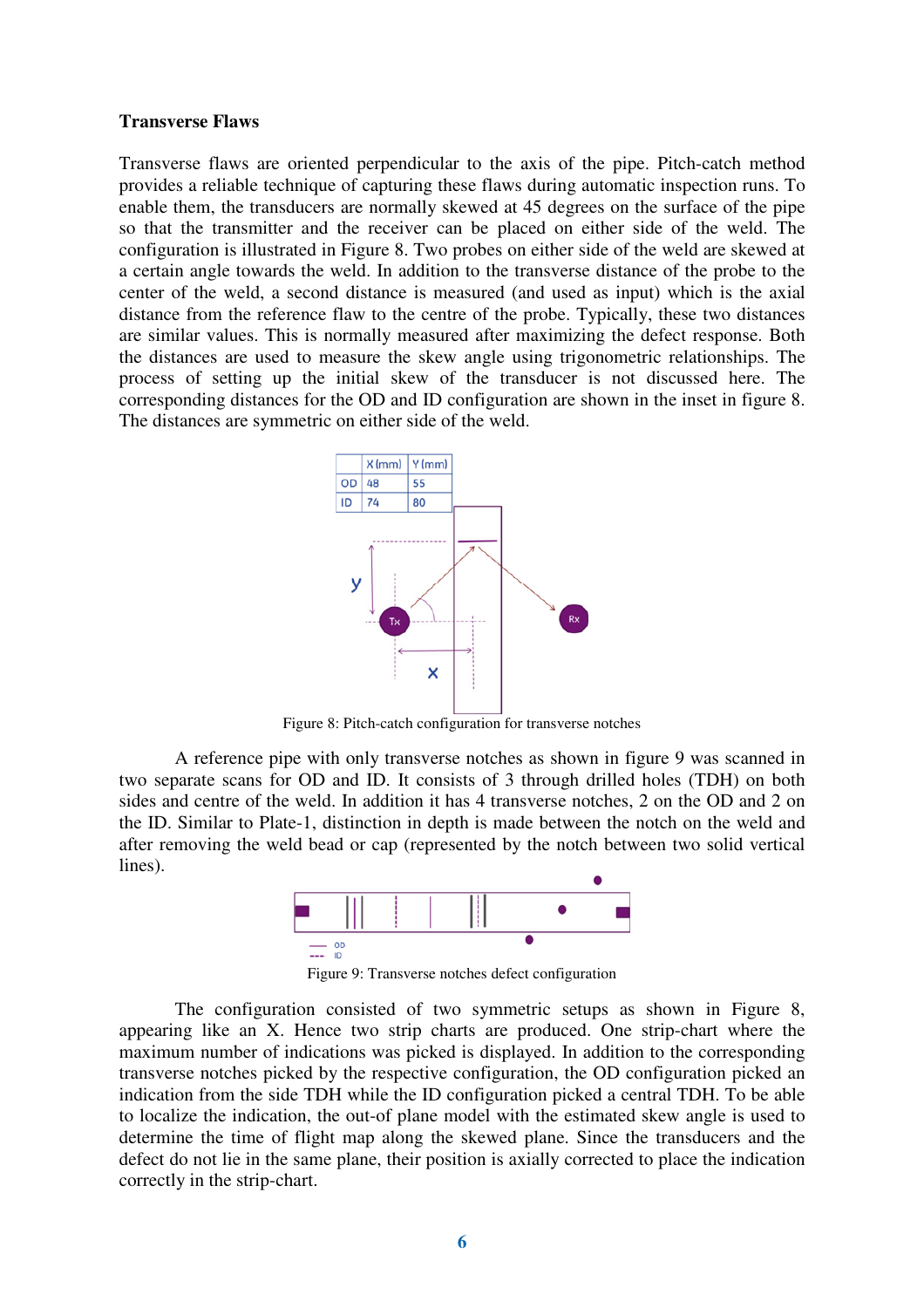

Figure 10: 3D localization of Transverse OD flaws – strip-chart and Top View

Figure 10 captures the top view of the 3D localization of the OD transverse notch along with the recorded strip-chart for one of the channels. The strip chart presents three indications – the first one from the Side-TDH (closer to the ID transverse notch) and the other two from the two OD transverse notches. When the localization is viewed from the top, all the indications have been placed along the centre of the weld including the side-TDH. This lateral artefact stems from axial misalignment between the probes resulting in slightly elongated travel paths. However, under the current experimental limitations, it seems to be the best possible localization that can be achieved. With further accuracy introduced in the beam-spread calculations it is hoped that the accuracy of the localization can further be increased.



Figure 11: 3D localization of Transverse OD flaws – a perspective view

In the perspective view in Figure 11, it is observed that the indications have been correctly localized on the OD. Since the TDH runs through the thickness of the pipe, it will be localized based on the inspection configuration (OD or ID).



Figure 12 captures the localization of the ID transverse notch. As with the OD, the ID configuration also raised three indications in the strip-chart – one from the central TDH and the others from the ID transverse notches. The top view localizes all the indications at the centre of the weld which is their actual location in the reference pipe.